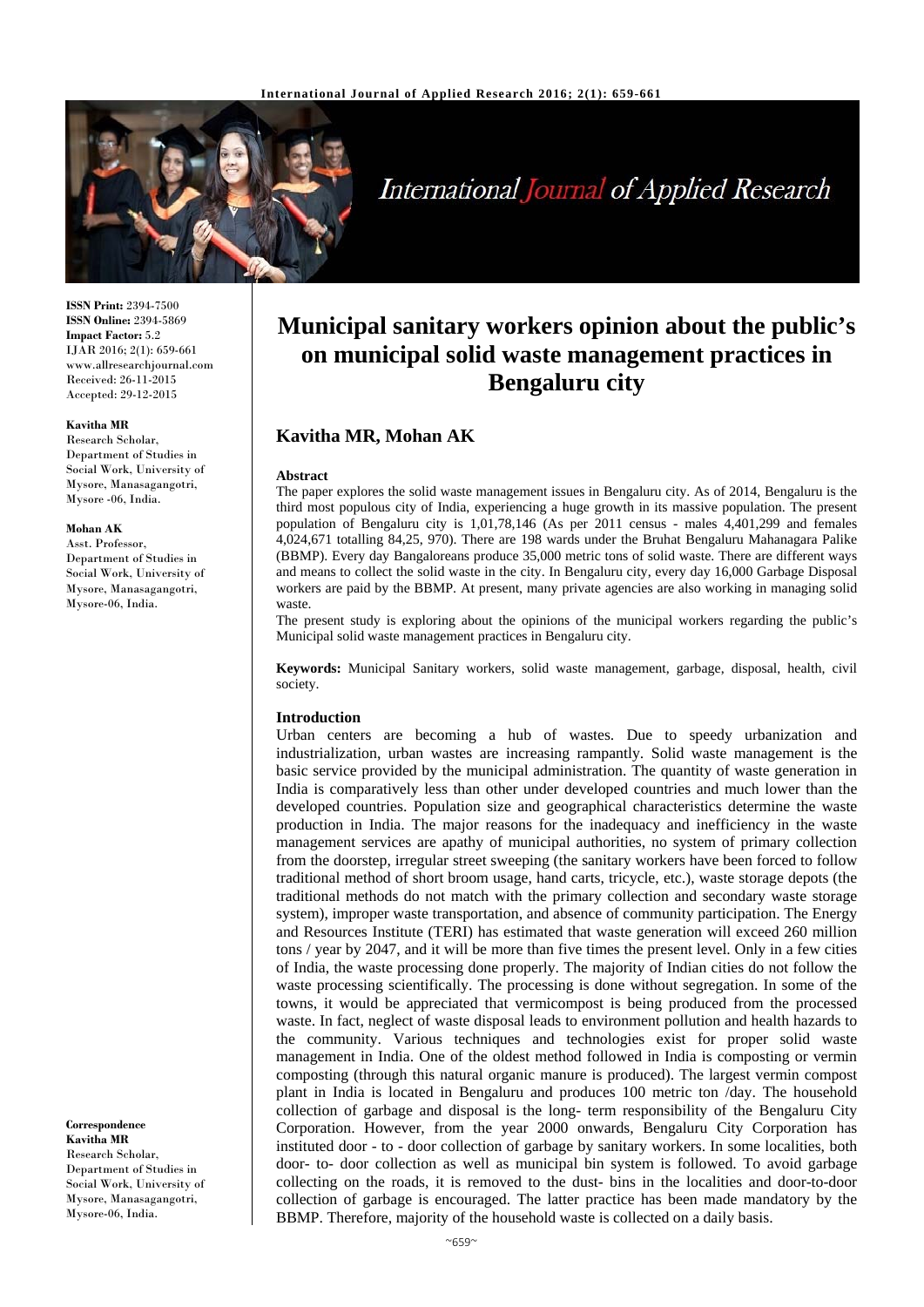Community response and behavior plays a vital role as far as waste collection is considered. Household behavior also plays a key role in the success of the garbage collection and disposal system, which was very recently copied by the Delhi Municipal Corporation (DMC) called as the "Dohla" system, (Asnani 2006) [1].

The people of Bengaluru city have expressed a dual opinion about the door-to-door waste collection. The solid waste collection and management system is properly maintained in residential service areas than low- income and slum settlements. In the slum areas, there is no proper or formal method of waste collection. Hence, the slum dwellers are vulnerable to environmental and health hazards. In the slum and low- income households, it has been observed that waste is disposed in public municipal bins located in their area or on private lands from where it is cleared the next morning. Whereas, in important areas, a formal system of solid waste collection and management is followed by the BBMP. Many NGOs, CBOs, and other voluntary associations also contribute for effective solid waste management practices. Throughout Bengaluru city, better access is available for High (54 per cent) and Middle- income areas (43 per cent), while only 23 per cent Low- income households and 21 per cent of slums are satisfied with the regularity of the domestic waste collection. The irregular and untimely collection of waste results in spillover and dumping of wastes in drains and streets, which leads to environmental and sanitation problems. Meanwhile, the High- income and Middle- income people are equally not satisfied with the present system of waste management followed by the officials. From 2000-01, solid waste has been collected following the door-to-door collection system. Hence, rag pickers have started to depend more on intermediaries to collect waste from industries, hotels, etc., which directly affects their income (Smitha K,  $2011$ ) <sup>[3]</sup>.

Manasi, *et al.* (n.d)  $^{[2]}$  are of the opinion that,  $E$  - waste production is a burning issue in Bengaluru city. A hub of information technology, Bengaluru is producing large quantities of e-wastes, which are not properly recycled. The informal recyclers purchase these from companies, institutions, and households in bulk. E-waste recyclers have a better future in the e-waste business. Authorized dealers receive e- waste from corporate companies for scientific recycling. In Bengaluru, there are currently 16 recycling units. The formal recyclers also involve the NGOs and schools to create awareness on e- waste. They are supposed to abide by the rules and regulations in the processing of ewastes; this includes the safety of their employees. The roles and responsibilities of institutions regarding e-waste management are still unclear. Most of the e-waste consumers are unaware of its effect on the health and environment. However, major corporate houses have given much attention about the impact of e-waste after it is sold as scrap. Their general view is that the government should regulate the scrap trade by weeding out unauthorized dealers. However, there is the existence of the Extended Producer Responsibility (EPR), whereby the producers have to take up the responsibility of disposing off their products after the expiration of its shelf- life. Various initiatives have been taken to introduce policies and guidelines for managing ewaste in India. As a result, in March 2008, the Ministry of Environment and Forests in association with the Central Pollution Control Board drafted guidelines for the environmentally sound management of e-waste.

## **Objectives of the study**

- 1. To know about the socio- economic aspects of the municipal workers.
- 2. To know the municipal workers opinion regarding the public's solid waste management practices.

#### **Methodology/ Approach**

These studies have been conducted within the limits of the Bengaluru city corporation. The researcher collected information through the interview schedule. Snowball sampling methods of data collection have been followed.

#### **Key findings about Municipal Sanitary workers status in Bengaluru city**

- The solid waste collectors are from a very poor socioeconomic background. Their literacy rate is very poor, but they would like to educate their children.
- Ninety per cent of the waste collectors do not avail the services of the public distribution shops because they are not enrolled. They would have to furnish the relevant documents to be enrolled, which they do not possess.
- Ninety per cent of the respondents do not have two or four wheelers at home, whereas 80 per cent of them have Television, 98 per cent have Mobile phones, 15 per cent have Refrigerator, no one has a Washing machine, 25 per cent have Mixer grinder, and 46 per cent have a Gas connection.
- None of the respondents is happy with their profession; in fact, they regret their profession. Overall, 100 per cent of them have chosen this profession because they had no other job opportunity.
- Every respondent is aware about the health hazards; they realize that it is effecting on their health very badly, but since they have no other alternative they are continuing in the profession. Even though, it is having a negative impact on their health they are depending on the waste collection profession for their livelihood.
- For recreation, they watch television, while 90 per cent of the waste collectors turn to alcohol.
- They are paid on a weekly basis in cash. They do not receive any bonus from their employers.
- The respondents have no form of savings. About 40 per cent of the respondents have opened bank accounts under the "Jan Dhan scheme" of the Govt. of India.
- Around 95 per cent of the respondents are members of SHGs. The remaining 5 per cent are not members of any association.

#### **Key findings about the municipal workers opinion regarding the public's solid waste management**

- Ninety per cent of the respondents say that the public is not aware about solid waste management, while 10 per cent say that though they are aware they are not doing the segregation properly.
- All the respondents (100 per cent) are of the view that the public lacks civic consciousness, 90 per cent opined that public support for waste management is poor, and 10 per cent said that the public gives good support. In fact, no respondent said either very good or excellent.
- Ninety- five per cent of the respondents said that the public does not segregate the wastes properly, only 5 per cent said that the public by segregating smoothens their work. The overall view of the waste collectors is that if the public would segregate the wastes it would be a great